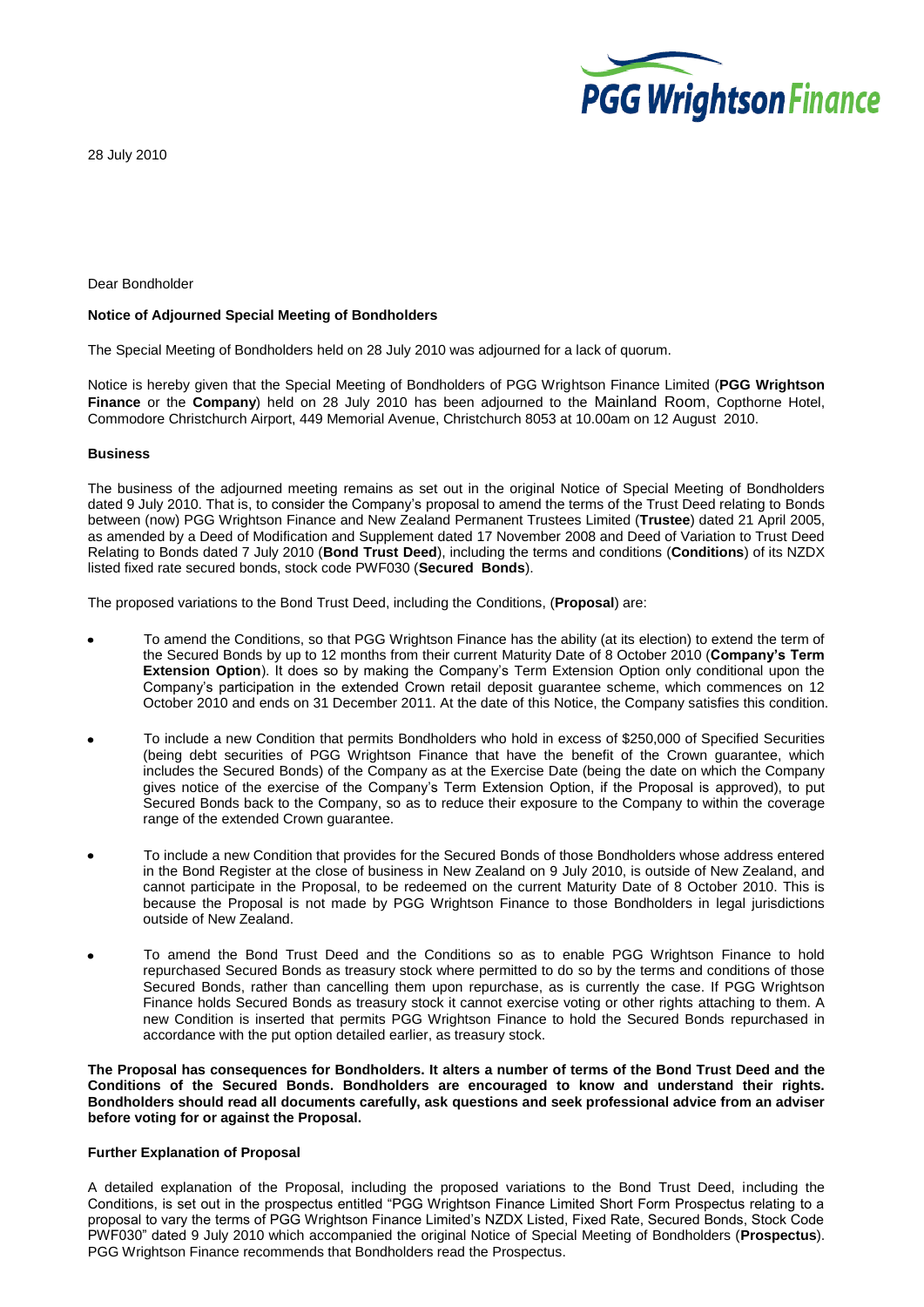

The Prospectus, the Bond Trust Deed, the proposed Deed of Variation of the Bond Trust Deed and brief summary provided in the Explanatory Notes to the original Notice of Special Meeting of Bondholders dated 9 July 2010 can be downloaded from the Company's website at www.pggwrightsonfinance.co.nz.

Capitalised terms which are used in this Notice of Adjourned Special Meeting of Bondholders are defined in the Prospectus. Others are defined in the context in which they are used in this Notice.

# **Revised Key Dates**

As a consequence of the Special Meeting of Bondholder being adjourned the following key dates will now applies (these replace the dates on page 3 of the Prospectus as indicated on that page).

| Notice of Adjourned Special Meeting of Bondholders given | 29 July 2010            |
|----------------------------------------------------------|-------------------------|
| Bondholder's Voting Entitlement determined               | 5.00pm, 9 August 2010   |
| Proxy Closing Time                                       | 10.00am, 10 August 2010 |
| Adjourned Special Meeting of Bondholders                 | 10.00am, 12 August 2010 |

If the Proposal is approved by an Extraordinary Resolution of Bondholders at the Adjourned Special Meeting of Bondholders, then the following important dates will also apply:

| Notice of exercise of Company's Term Extension Option likely sent<br>to Trustee and Bondholders | 16 August 2010           |
|-------------------------------------------------------------------------------------------------|--------------------------|
| Exercise Date                                                                                   | 16 August 2010           |
| Trading halt commences                                                                          | 16 August 2010           |
| Trading recommences (now stock code PWF040)                                                     | 19 August 2010           |
| <b>Bondholder Put Option closes</b>                                                             | 5.00pm, 6 September 2010 |
| Company purchases Put Bonds                                                                     | 8 October 2010           |
| Overseas Bondholders repaid                                                                     | 8 October 2010           |
| Anticipated adjusted Maturity Date                                                              | 8 October 2011           |
|                                                                                                 |                          |

## **Extraordinary Resolution**

The Proposal is to be considered and if thought fit adopted by Extraordinary Resolution of Bondholders.

The text of the Extraordinary Resolution to be considered at the Special Meeting of Bondholders is as follows:

*That the Bondholders resolve to:*

- *1. approve the Proposal, as set out in the Company's Short Form Prospectus dated 9 July 2010 in respect of the same; and*
- *2. authorise the Company and the Trustee, in accordance with clause 14.1(a)(ii) of the Bond Trust Deed, to enter into a Deed of Variation of the Bond Trust Deed in the form circulated to Bondholders with the Notice of Special Meeting, so as to give effect to the Proposal.*

The text of the Extraordinary Resolution is the same as that contained in the original Notice of Special Meeting of Bondholders.

#### **Attendance Card, Proxies and Representatives**

Enclosed with the original Notice of Special Meeting of Bondholders was an Attendance Card and Proxy Form. While an Attendance Card and Proxy Form is not required to participate, if you have purchased Secured Bonds since the distribution of the original Notice of Special Meeting of Bondholders and require an Attendance Card and Proxy Form you should promptly contact the Bond Registrar.

All Bondholders are entitled to attend and vote at the Adjourned Special Meeting of Bondholders or to appoint a proxy or a representative to attend and vote in their place. If you will be attending the meeting please bring the Attendance